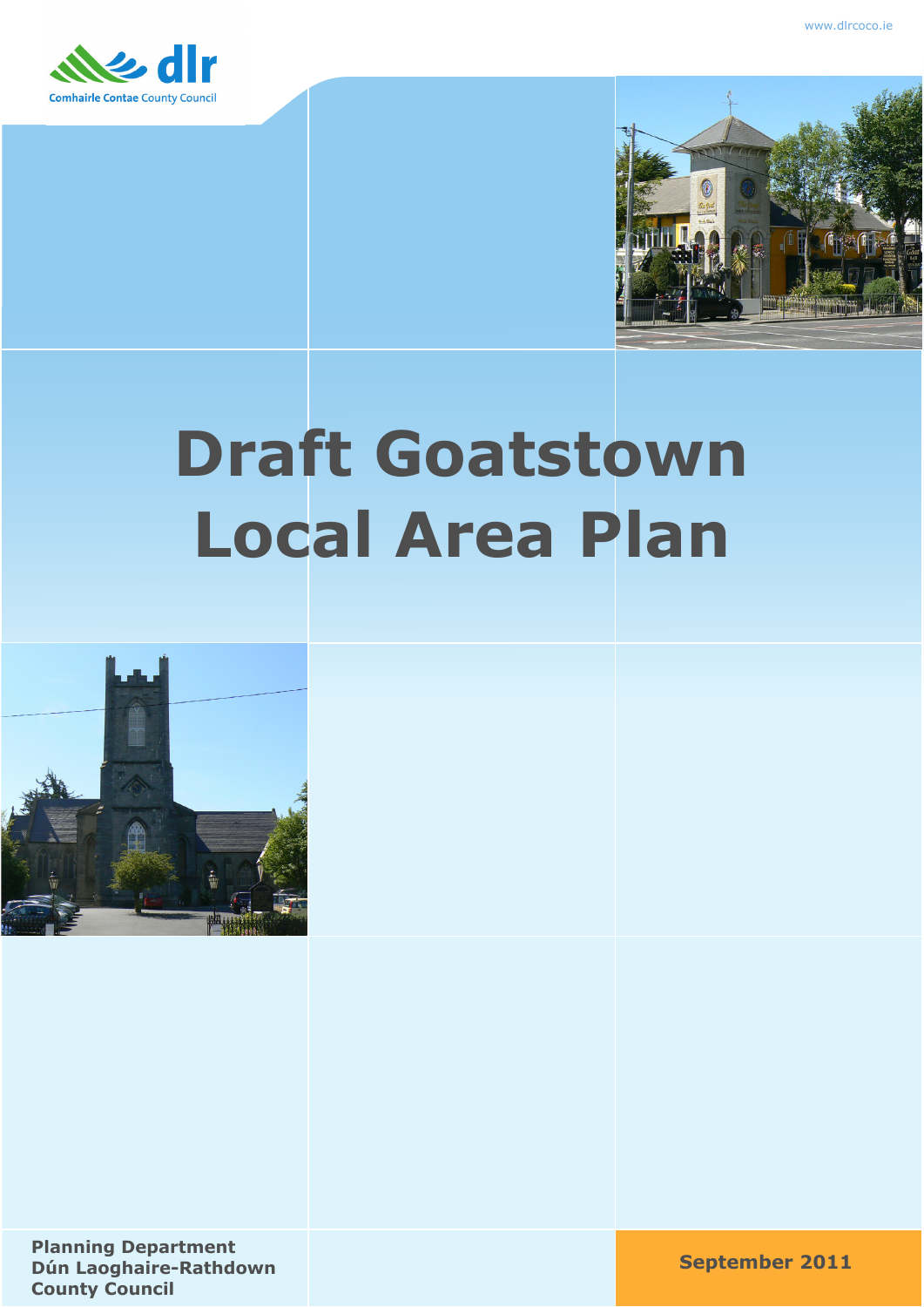

# Draft Goatstown Local Area Plan September 2011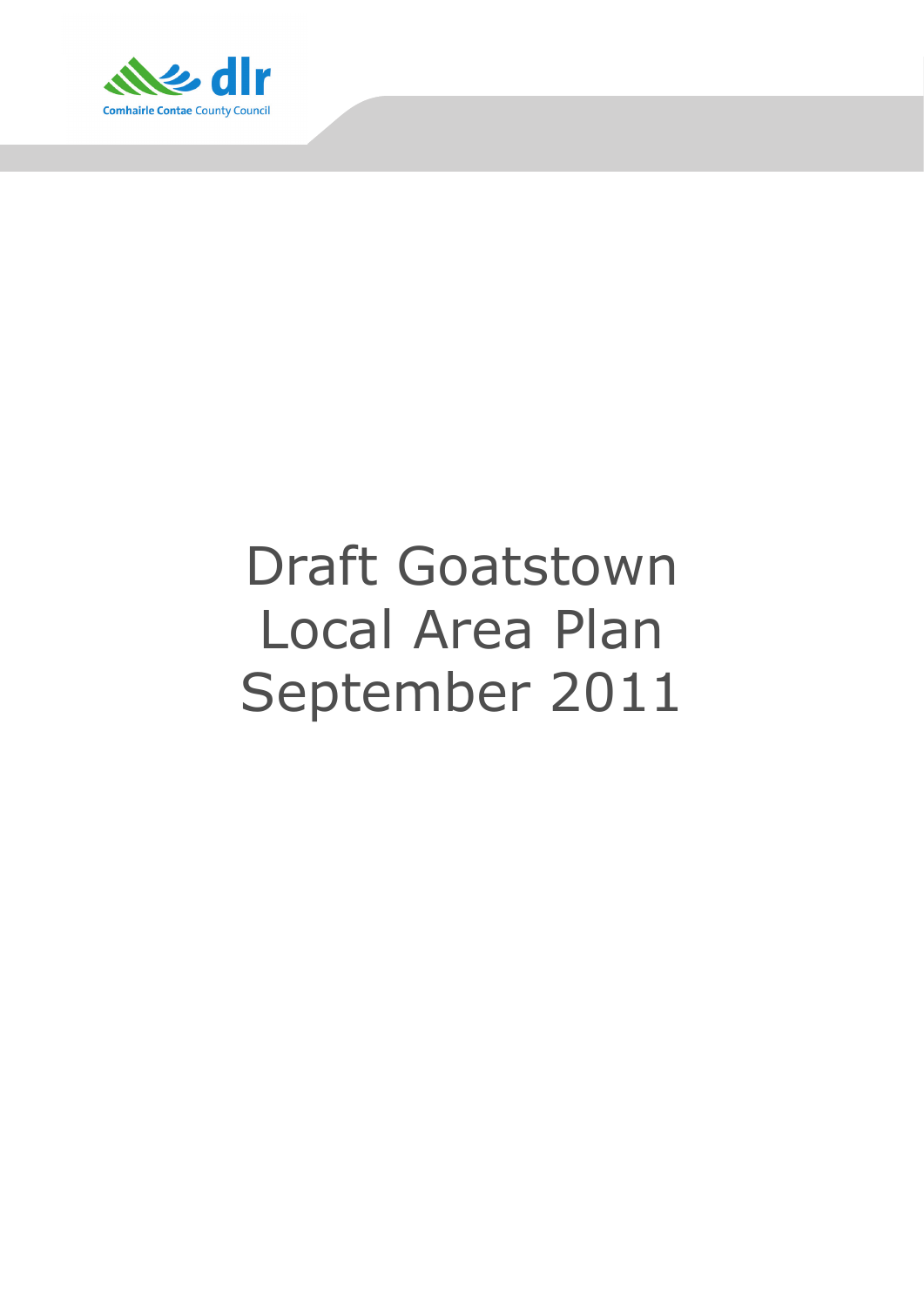# **1** Introduction

#### **1.1** Introduction

Goatstown is a suburb located within the metropolitan Dublin area. Situated approximately nine kilometres south of Dublin City Centre, less than two kilometres east of Dundrum Town Centre and two kilometres west of the N11 corridor, Goatstown is an important confluence of a number of major radial and orbital routes that pass through the County of Dún Laoghaire-Rathdown. Section 3.2.8 of the County Development Plan 2004 – 2010 stated that:

 *'A Local Area Plan will be prepared for the Goatstown area and development will only be permitted in this area as necessary infrastructure becomes available'.* 

On foot of this objective, work commenced in late 2008 on a Pre-Draft Public Consultation exercise as a precursor to the preparation of a Local Area Plan for Goatstown.

#### **1.2** What is a Local Area Plan?

A Local Area Plan is a statutory document prepared by the Planning Authority in accordance with the requirements of Sections 18 – 20 of the Planning and Development Act 2000 (as amended). A Local Area Plan must be consistent with the objectives of the County Development Plan.

The Act states *"A Local Area Plan shall be consistent with the objectives of the development plan, its core strategy, and any regional planning guidelines that apply to the area of the Plan and shall consist of a written statement and a plan or plans which may include –* 

*a. Objectives for the zoning of land for the use solely or primarily of particular areas for particular purposes, or*

*b. Such other objectives in such detail as may be determined by the planning authority for the proper planning and sustainable development of the area to which it applies, including the objective of development of land on a phased basis and detail on community facilities and amenities and on standards for the design of developments and structures'.* 

This Plan is consistent with the objectives and provisions of the Dún Laoghaire-Rathdown County Development Plan 2010-2016. Once adopted by the Elected Members of Dún Laoghaire-Rathdown County Council, the Planning Authority and An Bord Pleanála must have regard to the provisions of the Plan when determining any planning applications for sites located within the Plan area.

#### 1.3 The Purpose of the Plan

The Local Area Plan sets out a strategy for the proper planning and sustainable development of the area. It enables the local authority to carry out a detailed assessment of local planning issues, the results of which can then be used to inform planning policy. The Plan provides guidance for future development thereby ensuring that any change in the area respects and complements the local area.

There are a very limited number of sites within the Plan area that have any significant or realistic development / redevelopment potential. The principle challenge for the Local Area Plan is therefore, to encourage and guide future development that enhances Goatstown and strengthens the area's overall sense of place whilst at the same time protecting the residential amenity of existing residents.

#### **1.4** The Plan Area

The Plan area originally identified for the initial Pre-Draft Public Consultation in late 2008 focused almost exclusively on the cross roads at 'The Goat' public house. However, feedback from the Pre-Draft Public Consultation indicated that Goatstown is perceived by locals and others as being a much broader canvas than the area simply defined by the crossroads. As a result the boundary of the Plan area was significantly expanded.

The revised Plan boundary is defined by Taney Hall, Taney Rise and Mount Carmel Road to the west; Larchfield Road, Friarsland Close and Trimbleston to the north; Goatstown Close, the allotments, Mount Anville and lands at Knockrabo to the east and Lower Kilmacud Road and Eden Park Road to the south (Map 1).

This extended Plan area incorporates the predominantly residential areas of Knocknashee, Taney, Larchfield, Hollywood, Farmhill, Willowfield and Goatstown Close. The Plan area also includes the small neighbourhood centres at Willowfield and Larchfield, the substantial grounds of Mount Anville School, Taney Church and Parish Centre and potential development lands at Knockrabo.

Spatially the crossroads represents an obvious focal point for the established residential communities in the area. While there is a reasonably diverse mix of uses in the immediate environs of the crossroads, there appears to be an overall lack of identity or sense of place associated with the general Goatstown area.

The reservation for the Dublin Eastern Bypass, which is located immediately to the east of the crossroads, has resulted in a significant portion of land in the Goatstown area being sterilised for over 30 years. This sterilisation has undoubtedly had a negative impact on the wider area. The established road network through the area serves as an